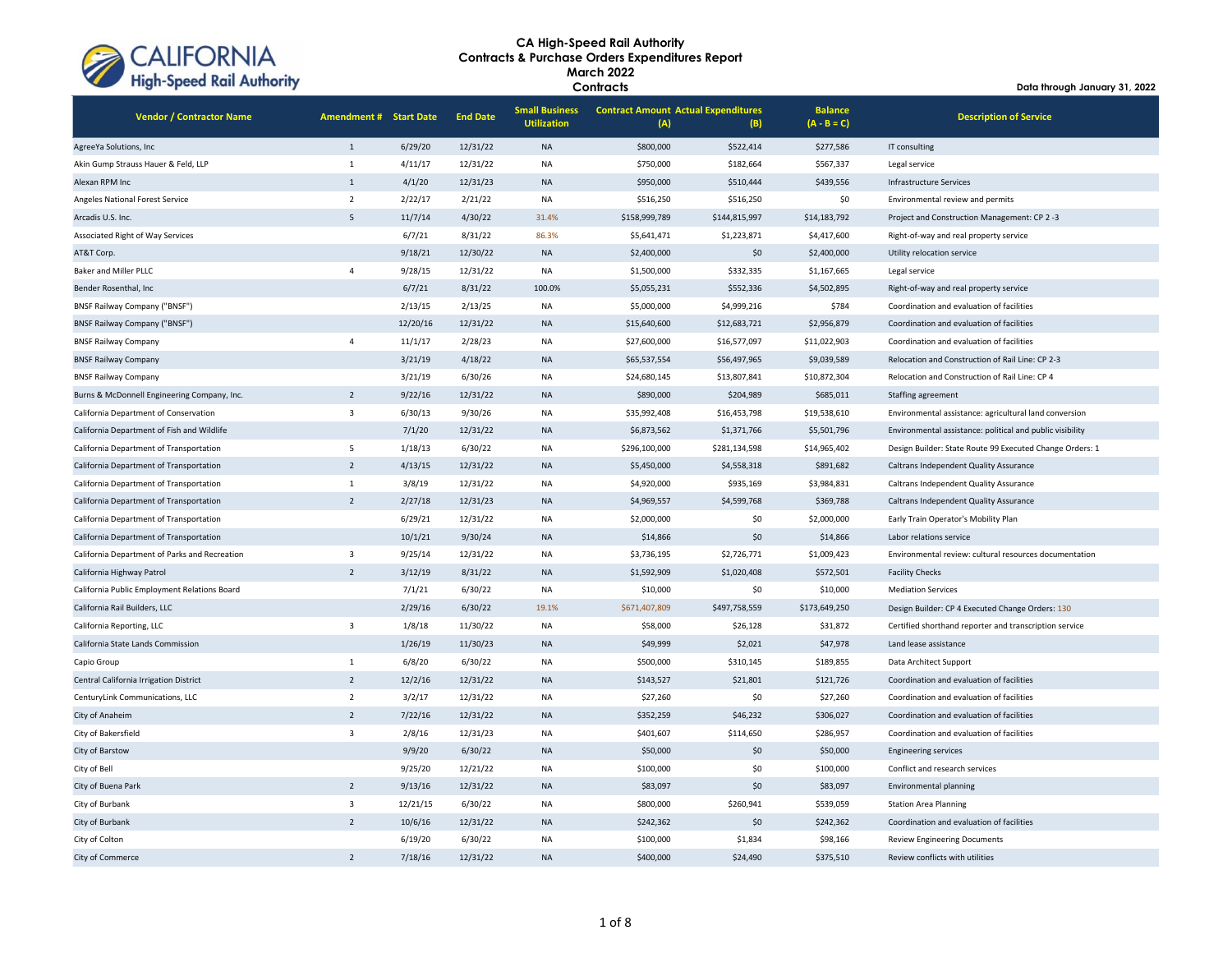

| <b>Vendor / Contractor Name</b>         | <b>Amendment # Start Date</b> |          | <b>End Date</b> | <b>Small Business</b><br><b>Utilization</b> | <b>Contract Amount Actual Expenditures</b><br>(A) | (B)          | <b>Balance</b><br>$(A - B = C)$ | <b>Description of Service</b>               |
|-----------------------------------------|-------------------------------|----------|-----------------|---------------------------------------------|---------------------------------------------------|--------------|---------------------------------|---------------------------------------------|
| City of Fresno <sup>8</sup>             | 9                             | 6/7/12   | 12/31/22        | <b>NA</b>                                   | \$1,929,000                                       | \$1,231,788  | \$697,212                       | Right-of-way and real property service      |
| City of Fresno                          | $\overline{2}$                | 1/5/17   | 12/31/22        | <b>NA</b>                                   | \$29,845,500                                      | \$22,126,168 | \$7,719,332                     | Construction: Veterans Blvd overpass        |
| City of Fullerton                       | $\overline{2}$                | 11/21/16 | 12/31/22        | <b>NA</b>                                   | \$75,000                                          | \$0          | \$75,000                        | Coordination and evaluation of facilities   |
| City of Gilroy                          | $\overline{4}$                | 7/1/14   | 6/30/23         | <b>NA</b>                                   | \$600,000                                         | \$334,587    | \$265,413                       | <b>Station Area Planning</b>                |
| City of Glendale                        | $\mathbf{1}$                  | 1/17/20  | 6/30/22         | <b>NA</b>                                   | \$131,433                                         | \$61,411     | \$70,022                        | Coordination and evaluation of facilities   |
| City of Grand Terrace                   |                               | 7/20/21  | 6/30/22         | <b>NA</b>                                   | \$30,000                                          | \$0          | \$30,000                        | Coordination and evaluation of facilities   |
| City of Hanford                         |                               | 3/22/21  | 12/31/23        | NA                                          | \$84,210                                          | \$0          | \$84,210                        | Coordination and evaluation of facilities   |
| City of La Mirada                       | $\overline{2}$                | 9/7/16   | 12/31/22        | <b>NA</b>                                   | \$457,000                                         | \$31,209     | \$425,791                       | Coordination and evaluation of facilities   |
| City of Los Angeles                     | $\overline{2}$                | 10/13/16 | 11/30/23        | NA                                          | \$1,269,247                                       | \$73,925     | \$1,195,322                     | Coordination and evaluation of facilities   |
| City of Merced                          | 5                             | 3/1/13   | 6/30/23         | <b>NA</b>                                   | \$600,000                                         | \$376,195    | \$223,805                       | Station area planning                       |
| City of Montebello                      | $\overline{2}$                | 10/28/16 | 12/31/22        | NA                                          | \$175,000                                         | \$0          | \$175,000                       | Coordination and evaluation of facilities   |
| City of Morgan Hill                     | $\overline{2}$                | 6/6/16   | 12/31/22        | <b>NA</b>                                   | \$409,641                                         | \$258,086    | \$151,556                       | Coordination and evaluation of facilities   |
| City of Norwalk                         | $\overline{2}$                | 7/1/16   | 12/31/22        | <b>NA</b>                                   | \$499,900                                         | \$86,041     | \$413,859                       | Coordination and evaluation of facilities   |
| City of Palmdale                        | $\overline{2}$                | 8/23/16  | 3/31/23         | <b>NA</b>                                   | \$322,797                                         | \$136,627    | \$186,170                       | Coordination and evaluation of facilities   |
| City of Pico Rivera                     | $\mathbf{1}$                  | 10/22/19 | 12/31/22        | NA                                          | \$231,806                                         | \$21,419     | \$210,387                       | Coordination and evaluation of facilities   |
| City of San Mateo                       | $\overline{2}$                | 11/14/16 | 12/31/22        | <b>NA</b>                                   | \$100,000                                         | \$0          | \$100,000                       | Coordination and evaluation of facilities   |
| City of San Jose                        | $\overline{4}$                | 10/17/16 | 12/31/22        | NA                                          | \$869,688                                         | \$538,028    | \$331,661                       | Coordination and evaluation of facilities   |
| City of Santa Clara                     | 2                             | 5/23/17  | 12/31/22        | <b>NA</b>                                   | \$150,644                                         | \$0          | \$150,644                       | Coordination and evaluation of facilities   |
| City of Santa Fe Springs                | $\overline{2}$                | 8/23/16  | 12/31/22        | <b>NA</b>                                   | \$499,000                                         | \$0          | \$499,000                       | Coordination and evaluation of facilities   |
| City of Selma                           | 2                             | 4/22/20  | 12/31/22        | <b>NA</b>                                   | \$1,832,125                                       | \$577,767    | \$1,254,358                     | <b>Training Services</b>                    |
| City of South San Francisco             | $\overline{2}$                | 1/9/17   | 12/31/22        | NA                                          | \$35,000                                          | \$0          | \$35,000                        | Coordination and evaluation of facilities   |
| Consolidated Irrigation District        |                               | 8/20/20  | 12/31/22        | <b>NA</b>                                   | \$25,000                                          | \$5,307      | \$19,693                        | <b>Engineering service</b>                  |
| <b>Continental Field Acquisitions</b>   |                               | 6/7/21   | 8/31/22         | 102.8%                                      | \$1,438,327                                       | \$643,062    | \$795,265                       | Right-of-way and real property service      |
| <b>Cooperative Personnel Services</b>   | $\mathbf{1}$                  | 12/9/20  | 6/30/22         | <b>NA</b>                                   | \$50,000                                          | \$0          | \$50,000                        | Salary survey services                      |
| <b>Cooperative Personnel Services</b>   |                               | 11/13/20 | 6/30/22         | <b>NA</b>                                   | \$80,000                                          | \$6,233      | \$73,767                        | <b>Employee Training</b>                    |
| <b>Corcoran Irrigation District</b>     |                               | 6/1/20   | 12/31/22        | <b>NA</b>                                   | \$25,000                                          | \$4,687      | \$20,313                        | Coordination and evaluation of facilities   |
| County of Fresno                        | $\overline{4}$                | 3/1/12   | 3/31/24         | <b>NA</b>                                   | \$297,624                                         | \$203,068    | \$94,556                        | Review conflicts with utilities             |
| County of Madera                        | $\overline{4}$                | 8/18/15  | 12/31/22        | <b>NA</b>                                   | \$89,251                                          | \$13,048     | \$76,203                        | Coordination and evaluation of facilities   |
| County of Madera                        |                               | 5/20/21  | 12/31/25        | NA                                          | \$6,286,000                                       | \$0          | \$6,286,000                     | <b>EJ Mitigation</b>                        |
| County of San Benito                    | $\overline{2}$                | 11/14/16 | 12/31/22        | <b>NA</b>                                   | \$100,000                                         | \$0          | \$100,000                       | Coordination and evaluation of facilities   |
| County of Santa Clara                   | $\overline{2}$                | 12/16/16 | 12/31/22        | <b>NA</b>                                   | \$150,000                                         | \$88,119     | \$61,881                        | Coordination and evaluation of facilities   |
| County of Tulare                        | $\overline{4}$                | 11/12/13 | 3/31/24         | <b>NA</b>                                   | \$151,400                                         | \$96,484     | \$54,916                        | Review conflicts with utilities             |
| <b>CPS HR Consulting</b>                |                               | 5/13/21  | 1/31/23         | <b>NA</b>                                   | \$10,850                                          | \$3,375      | \$7,475                         | <b>HR Consulting</b>                        |
| Crown Worldwide Moving and Storage, LLC |                               | 11/17/20 | 6/30/22         | <b>NA</b>                                   | \$70,346                                          | \$3,472      | \$66,874                        | <b>Moving Services</b>                      |
| DB Engineering & Consulting USA, Inc.   | $\mathbf{1}$                  | 12/19/17 | 11/30/23        | 17.1%                                       | \$32,000,000                                      | \$29,117,376 | \$2,882,624                     | Early Train Operator                        |
| Delegata Corporation                    |                               | 8/2/21   | 7/31/23         | <b>NA</b>                                   | \$800,000                                         | \$149,490    | \$650,510                       | <b>Construction and Contract Management</b> |
| Department of Human Resources           |                               | 7/1/21   | 6/30/24         | NA                                          | \$120,000                                         | \$23,950     | \$96,050                        | CalHR to provide training service           |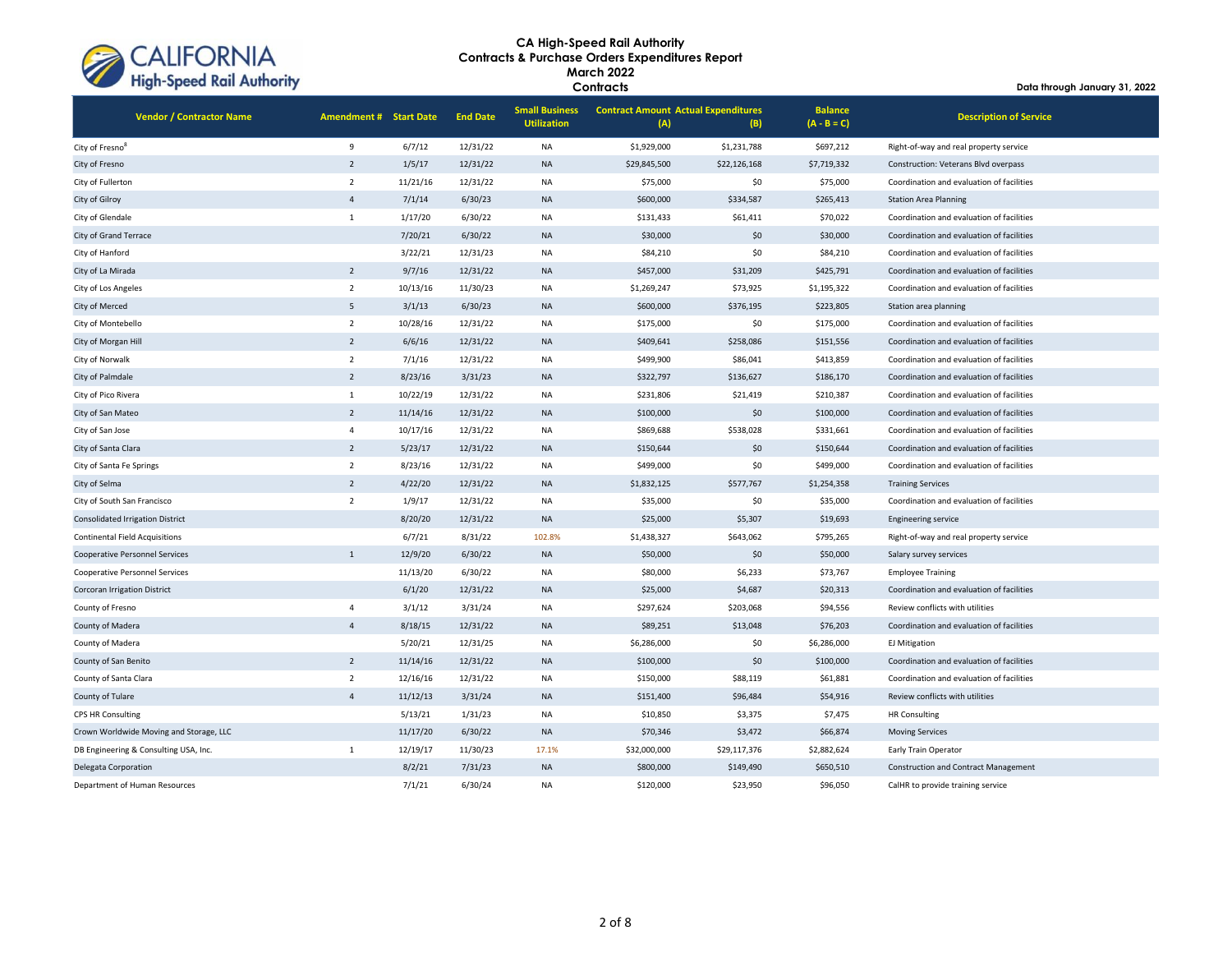

| <b>Vendor / Contractor Name</b>                           | <b>Amendment # Start Date</b> |          | <b>End Date</b> | <b>Small Business</b><br><b>Utilization</b> | <b>Contract Amount Actual Expenditures</b><br>(A)<br>(B) |                 | <b>Balance</b><br>$(A - B = C)$ | <b>Description of Service</b>                      |
|-----------------------------------------------------------|-------------------------------|----------|-----------------|---------------------------------------------|----------------------------------------------------------|-----------------|---------------------------------|----------------------------------------------------|
| Department of Human Resources                             |                               | 7/1/21   | 6/30/22         | <b>NA</b>                                   | \$8,000                                                  | \$0             | \$8,000                         | CalHR to provide training service                  |
| Department of Transportation                              |                               | 12/24/20 | 6/30/24         | NA                                          | \$6,443,500                                              | \$868,605       | \$5,574,895                     | Caltrans loaned expert staff                       |
| Department of Transportation                              | 5                             | 6/19/12  | 6/30/23         | <b>NA</b>                                   | \$27,936,000                                             | \$21,289,819    | \$6,646,181                     | Legal service                                      |
| Department of Transportation                              |                               | 5/1/18   | 6/30/22         | NA                                          | \$640,000                                                | \$12,646        | \$627,354                       | Caltrans Independent Quality Assurance             |
| Department of Transportation                              | $\overline{1}$                | 5/30/18  | 12/30/22        | <b>NA</b>                                   | \$3,530,000                                              | \$2,418,491     | \$1,111,509                     | Caltrans Independent Quality Assurance             |
| Department of Transportation                              |                               | 5/30/18  | 6/30/22         | NA                                          | \$4,130,000                                              | \$699,295       | \$3,430,705                     | Caltrans Independent Quality Assurance             |
| Dragados/Flatiron Joint Venture                           | $\overline{3}$                | 6/10/15  | 4/18/22         | 17.5%                                       | \$2,216,292,934                                          | \$1,459,513,747 | \$756,779,187                   | Design Builder: CP 2-3 Executed Change Orders: 371 |
| Ebbin Moser + Skaggs, LLP                                 | $\overline{4}$                | 4/27/15  | 12/31/22        | NA                                          | \$6,600,000                                              | \$5,595,474     | \$1,004,526                     | Legal service                                      |
| EFI Global, Inc.                                          |                               | 6/23/21  | 6/30/22         | <b>NA</b>                                   | \$16,946                                                 | \$0             | \$16,946                        | <b>Environmental Site Assessment</b>               |
| Enterprise Networking Solutions Inc.                      | 1                             | 10/15/18 | 12/31/22        | NA                                          | \$834,000                                                | \$498,865       | \$335,135                       | IT consulting                                      |
| <b>Environmental Science Associates</b>                   | $\mathbf{1}$                  | 8/5/16   | 12/31/22        | 1.6%                                        | \$6,961,708                                              | \$4,782,122     | \$2,179,586                     | Environmental service                              |
| Ernst & Young LLP                                         |                               | 7/30/21  | 6/30/24         | 10.1%                                       | \$4,700,000                                              | \$543,907       | \$4,156,093                     | Enterprise risk management advisory services       |
| Focus Language International LLC                          | $\overline{1}$                | 6/21/19  | 4/30/22         | <b>NA</b>                                   | \$60,000                                                 | \$16,380        | \$43,620                        | <b>Translation service</b>                         |
| Fresno Irrigation District                                | $\overline{\mathbf{3}}$       | 7/29/15  | 12/31/22        | NA                                          | \$282,774                                                | \$256,257       | \$26,517                        | Coordination and evaluation of facilities          |
| Fresno Metropolitan Flood Control District                | $\overline{\mathbf{3}}$       | 10/20/16 | 6/30/23         | <b>NA</b>                                   | \$126,491                                                | \$118,168       | \$8,323                         | Coordination and evaluation of facilities          |
| Frontier California, Inc.                                 | $\overline{2}$                | 1/25/17  | 12/31/22        | NA                                          | \$21,225                                                 | \$0             | \$21,225                        | Coordination and evaluation of facilities          |
| Frontier California, Inc.                                 | $\overline{a}$                | 9/25/14  | 12/31/22        | <b>NA</b>                                   | \$21,225                                                 | \$0             | \$21,225                        | Utility conflict reviews                           |
| GDS Moving & Installation Inc.                            |                               | 11/9/21  | 7/31/22         | <b>NA</b>                                   | \$15,590                                                 | \$0             | \$15,590                        | Modular systems furniture transport                |
| Geographic Technologies Group, Inc                        |                               | 11/15/21 | 2/28/23         | <b>NA</b>                                   | \$900,000                                                | \$23,588        | \$876,413                       | Geographic information system services             |
| Goodin, MacBride, Squeri & Day, LLP                       | $\overline{2}$                | 7/11/17  | 12/31/22        | NA                                          | \$1,602,500                                              | \$367,900       | \$1,234,600                     | Legal service                                      |
| <b>Grassland Water District</b>                           | $\overline{1}$                | 1/9/17   | 6/30/22         | <b>NA</b>                                   | \$101,442                                                | \$28,773        | \$72,669                        | Coordination and evaluation of facilities          |
| <b>Greenberg Traurig LLP</b>                              | $\overline{\mathbf{3}}$       | 11/4/15  | 12/31/22        | NA                                          | \$1,500,000                                              | \$557,276       | \$942,724                       | Legal service                                      |
| Henry Miller Reclamation District #2131                   | $\overline{2}$                | 3/14/17  | 12/31/22        | <b>NA</b>                                   | \$99,408                                                 | \$0             | \$99,408                        | Coordination and evaluation of facilities          |
| Hernandez, Kroone & Associate                             | 5                             | 3/28/14  | 6/30/23         | 100.0%                                      | \$12,525,000                                             | \$9,364,209     | \$3,160,791                     | Right-of-way land surveys                          |
| HKA - Global, Inc dba Hill International Consulting, Inc. | $\overline{2}$                | 4/21/17  | 12/31/22        | <b>NA</b>                                   | \$2,440,000                                              | \$1,032,941     | \$1,407,059                     | <b>Expert witness service</b>                      |
| <b>HNTB Corporation</b>                                   | $\overline{3}$                | 1/8/16   | 12/15/22        | 34.9%                                       | \$89,817,414                                             | \$76,812,131    | \$13,005,283                    | Project and Construction Management: CP 4          |
| <b>HNTB Corporation</b>                                   | $\overline{a}$                | 11/23/15 | 12/31/22        | 23.7%                                       | \$77,610,000                                             | \$70,440,221    | \$7,169,779                     | Environmental and Engineering service              |
| J.G. Boswell Company                                      | $\overline{a}$                | 4/1/11   | 3/31/24         | NA                                          | \$191,876                                                | \$43,865        | \$148,011                       | Review conflicts with facilities                   |
| Kadesh & Associates, LLC                                  |                               | 7/1/21   | 6/30/23         | <b>NA</b>                                   | \$270,000                                                | \$56,500        | \$213,500                       | Development of Public Policy                       |
| Kern County                                               |                               | 9/9/20   | 6/30/22         | NA                                          | \$150,000                                                | \$0             | \$150,000                       | Coordination and evaluation of facilities          |
| Kiefer Consulting, Inc                                    |                               | 7/20/21  | 12/31/22        | <b>NA</b>                                   | \$900,000                                                | \$276,904       | \$623,096                       | <b>SharePoint Support Services</b>                 |
| Kings River Conservation                                  | $\overline{a}$                | 9/21/11  | 3/31/24         | NA                                          | \$49,879                                                 | \$43,135        | \$6,744                         | Review conflicts with utilities                    |
| Kleinfelder, Inc                                          | $\Delta$                      | 12/9/16  | 4/30/22         | 25.6%                                       | \$18,000,000                                             | \$8,863,380     | \$9,136,620                     | Geotechnical site investigation service            |
| <b>KPMG LLP</b>                                           |                               | 1/20/21  | 9/30/24         | 26.9%                                       | \$26,800,375                                             | \$5,756,252     | \$21,044,123                    | <b>Financial Advisory Services</b>                 |
| <b>KPMG LLP</b>                                           |                               | 6/1/21   | 12/31/22        | <b>NA</b>                                   | \$500,000                                                | \$165,000       | \$335,000                       | <b>Information Security Services</b>               |
| <b>KPMG LLP</b>                                           |                               | 6/28/21  | 12/31/22        | NA                                          | \$300,000                                                | \$249,191       | \$50,809                        | <b>Transition Advisory Services</b>                |
| Lakeside Ditch                                            | $\mathbf{1}$                  | 12/23/19 | 12/31/24        | <b>NA</b>                                   | \$25,000                                                 | \$0             | \$25,000                        | Coordination and evaluation of facilities          |
| Local Government Commission                               |                               | 9/13/21  | 10/31/22        | NA                                          | \$40,600                                                 | \$9,593         | \$31,007                        | Environmental justice service                      |
| Los Angeles County Metropolitan Transportation Authority  | $\overline{2}$                | 4/10/15  | 9/30/23         | <b>NA</b>                                   | \$750,000                                                | \$5,716         | \$744,284                       | Coordination and evaluation of facilities          |
| Los Angeles County Metropolitan Transportation Authority  | $\overline{4}$                | 6/1/16   | 12/31/22        | <b>NA</b>                                   | \$18,726,102                                             | \$16,456,906    | \$2,269,196                     | Project management and quality control: Metro Link |
| Los Angeles County Metropolitan Transportation Authority  |                               | 5/1/18   | 12/31/23        | <b>NA</b>                                   | \$76,665,000                                             | \$25,798,360    | \$50,866,640                    | Construction: grade separation                     |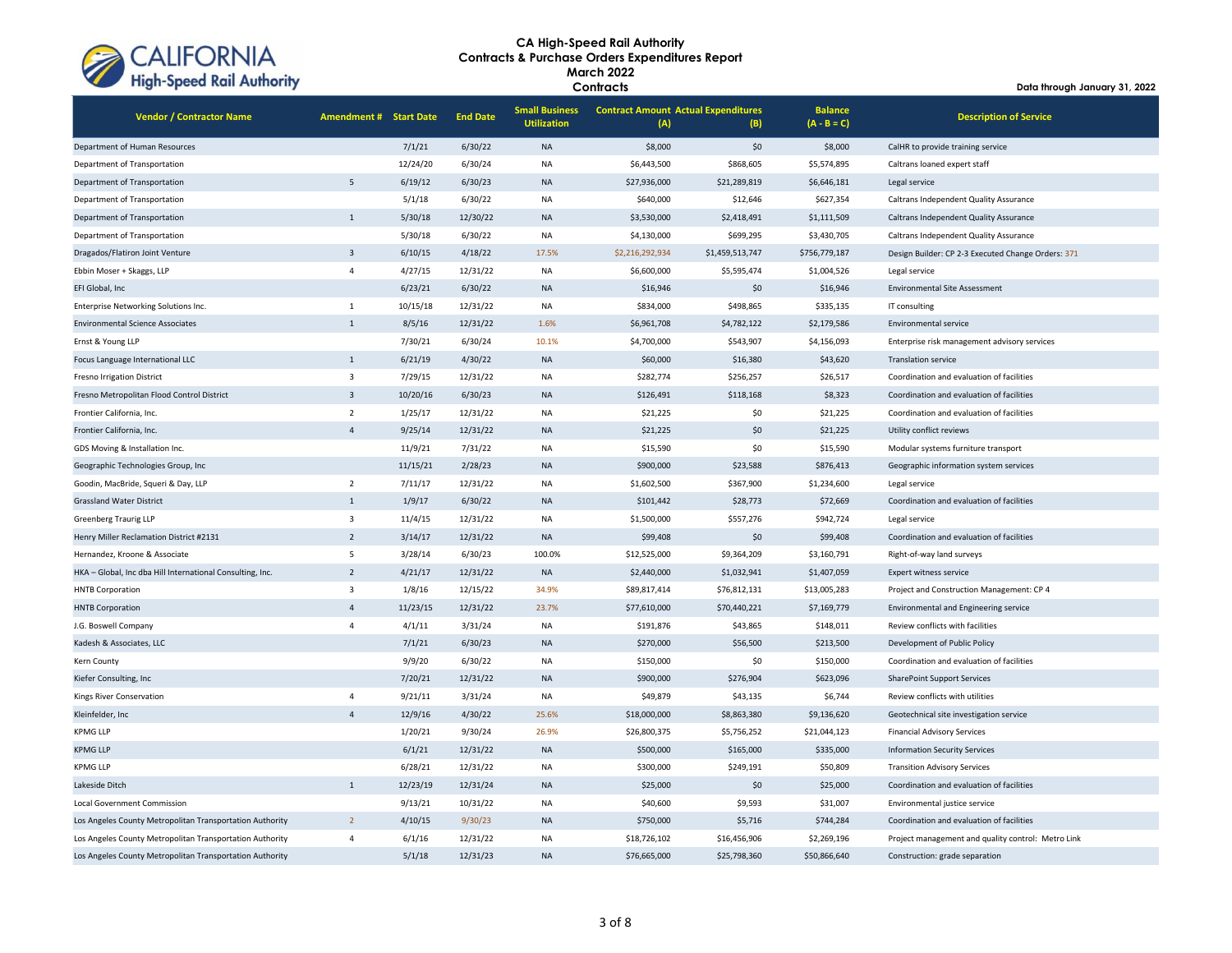

| <b>Vendor / Contractor Name</b>                           | <b>Amendment # Start Date</b> |          | <b>End Date</b> | <b>Small Business</b><br><b>Utilization</b> | <b>Contract Amount Actual Expenditures</b><br>(A) | (B)           | <b>Balance</b><br>$(A - B = C)$ | <b>Description of Service</b>                               |
|-----------------------------------------------------------|-------------------------------|----------|-----------------|---------------------------------------------|---------------------------------------------------|---------------|---------------------------------|-------------------------------------------------------------|
| Los Angeles Department of Water and Power                 | $\overline{2}$                | 1/6/17   | 2/28/23         | <b>NA</b>                                   | \$1,400,000                                       | \$75,466      | \$1,324,534                     | Feasibility studies and analysis - LADWP Grid               |
| Lower Tule River Irrigation                               |                               | 7/31/20  | 12/31/22        | <b>NA</b>                                   | \$25,000                                          | \$0           | \$25,000                        | <b>Irrigation Services</b>                                  |
| <b>Madera Irrigation District</b>                         | $\overline{2}$                | 10/27/16 | 12/31/22        | NA                                          | \$20,000                                          | \$0           | \$20,000                        | Coordination and evaluation of facilities                   |
| Matson Alarm Co., Inc.*                                   |                               | 11/1/21  | 1/31/22         | <b>NA</b>                                   | \$1,140                                           | \$0           | \$1,140                         | <b>Facility Services</b>                                    |
| Mayer Brown LLP                                           | $\overline{3}$                | 11/17/15 | 12/31/22        | <b>NA</b>                                   | \$1,800,000                                       | \$1,665,652   | \$134,348                       | Legal service                                               |
| Melga Canal Company                                       |                               | 8/31/20  | 12/31/22        | <b>NA</b>                                   | \$25,000                                          | \$0           | \$25,000                        | <b>Evaluation of Facilities</b>                             |
| <b>Merced Irrigation District</b>                         | $\overline{2}$                | 2/21/17  | 12/31/22        | NA                                          | \$58,850                                          | \$0           | \$58,850                        | Coordination and evaluation of facilities                   |
| National Marine Fisheries Service (WCR-1701)              |                               | 12/21/18 | 3/30/23         | <b>NA</b>                                   | \$690,236                                         | \$406,421     | \$283,815                       | Evaluation of environmental challenges                      |
| National Training Institute on Race and Equality          |                               | 6/1/21   | 5/30/22         | NA                                          | \$18,000                                          | \$13,500      | \$4,500                         | Personnel Training                                          |
| NetCentric Technologies, Inc                              | $1\,$                         | 4/29/20  | 6/30/22         | <b>NA</b>                                   | \$100,000                                         | \$16,052      | \$83,948                        | Remediation of ADA                                          |
| Nossaman                                                  | 12                            | 4/24/09  | 12/31/22        | NA                                          | \$24,500,000                                      | \$22,095,082  | \$2,404,918                     | Legal service                                               |
| O'Dell Engineering Inc.                                   | $\overline{2}$                | 9/2/16   | 6/30/23         | 100.0%                                      | \$5,340,722                                       | \$2,512,511   | \$2,828,211                     | Right-of-way engineering and scoping service                |
| O'Melveny & Meyers LLP                                    | $\overline{\phantom{a}}$      | 9/11/13  | 12/31/22        | <b>NA</b>                                   | \$7,200,000                                       | \$5,506,874   | \$1,693,126                     | Legal service                                               |
| Office of Planning and Research                           |                               | 4/29/20  | 12/31/22        | <b>NA</b>                                   | \$2,292,648                                       | \$778,224     | \$1,514,424                     | Environmental mitigation planning                           |
| Orange County Transportation Agency (OCTA)                | $\overline{\mathbf{3}}$       | 10/26/12 | 12/31/22        | <b>NA</b>                                   | \$300,000                                         | \$9,179       | \$290,821                       | Engineering, design plans and cost estimates                |
| Overland, Pacific & Cutler                                |                               | 6/7/21   | 8/31/22         | <b>NA</b>                                   | \$2,372,673                                       | \$0           | \$2,372,673                     | Right of Way (ROW) and real property services               |
| Pacific Bell Telephone Company dba AT&T                   | $\overline{4}$                | 5/19/16  | 6/30/24         | NA                                          | \$26,283,753                                      | \$14,225,661  | \$12,058,092                    | Coordination and evaluation of facilities                   |
| Pacific Gas and Electric Company                          | $\mathbf{1}$                  | 6/4/20   | 6/30/23         | <b>NA</b>                                   | \$1,959,000                                       | \$7,477       | \$1,951,523                     | <b>Environmental planning</b>                               |
| Pacific Gas and Electric Company                          | $\overline{2}$                | 8/31/15  | 6/30/24         | <b>NA</b>                                   | \$27,000,000                                      | \$19,914,821  | \$7,085,179                     | Coordination and evaluation of facilities                   |
| Pacific Gas and Electric Company                          | $\overline{2}$                | 1/9/17   | 1/30/24         | <b>NA</b>                                   | \$36,034,000                                      | \$9,670,212   | \$26,363,788                    | Coordination and evaluation of facilities                   |
| Pacific Storage Company dba Pacific Records Management    |                               | 12/8/21  | 6/30/22         | NA                                          | \$20,000                                          | \$0           | \$20,000                        | Scan and index file boxes                                   |
| Peninsula Corridor Joint Powers Board (Caltrain)          | $\mathbf{1}$                  | 12/5/18  | 12/31/22        | NA                                          | \$600,000,000                                     | \$301,883,716 | \$298,116,284                   | Corridor electrification and materials                      |
| People's Ditch Company                                    |                               | 6/1/20   | 12/31/22        | <b>NA</b>                                   | \$25,000                                          | \$0           | \$25,000                        | Labor Costs                                                 |
| Perkins Coie, LLP                                         | $\overline{3}$                | 11/3/15  | 12/31/22        | <b>NA</b>                                   | \$5,000,000                                       | \$4,029,744   | \$970,256                       | Advice and counsel on environmental permitting issues       |
| Pestmaster Services, Inc.                                 |                               | 9/9/21   | 6/30/23         | NA                                          | \$9,695                                           | \$1,240       | \$8,455                         | Pest control services                                       |
| Placeworks, Inc.                                          | $\mathbf{1}$                  | 8/5/16   | 12/31/22        | 46.6%                                       | \$4,900,000                                       | \$1,069,144   | \$3,830,856                     | <b>Environmental service</b>                                |
| Platinum Security*                                        |                               | 1/1/22   | 9/30/22         | <b>NA</b>                                   | \$165,002                                         | \$0           | \$165,002                       | <b>Security Services</b>                                    |
| Poso Canal Company                                        | $\overline{2}$                | 1/24/17  | 12/31/22        | <b>NA</b>                                   | \$61,251                                          | \$6,399       | \$54,852                        | Coordination and evaluation of facilities                   |
| Project Finance Advisory Limited                          | $\overline{\mathbf{3}}$       | 12/18/15 | 10/10/22        | 16.0%                                       | \$4,000,000                                       | \$1,936,692   | \$2,063,308                     | Reports pursuant to CSHC section 2704.08(d)(2)              |
| Providence Technology Group, Inc.                         |                               | 10/25/21 | 2/28/23         | <b>NA</b>                                   | \$900,000                                         | \$0           | \$900,000                       | Consulting services for maintenance and operational support |
| PTG Pacheco Pass Corridor <sup>8</sup>                    | $\overline{7}$                | 12/4/08  | 6/30/22         | 17.1%                                       | \$80,240,000                                      | \$79,859,791  | \$380,209                       | Preliminary engineering and environmental work              |
| Rancho Tree Service                                       |                               | 11/15/21 | 9/30/22         | <b>NA</b>                                   | \$514,172                                         | \$0           | \$514,172                       | Tree removal and disposal services                          |
| Regents of the University of California, Berkeley         | $\overline{2}$                | 8/10/18  | 6/30/22         | NA                                          | \$378,748                                         | \$109,282     | \$269,466                       | Seismic policy and technical practices experts              |
| Regents of the University of California, Los Angeles      |                               | 3/16/20  | 1/5/23          | <b>NA</b>                                   | \$782,821                                         | \$199,672     | \$583,149                       | Fault rupture research                                      |
| Remy Moose Manley, LLP                                    | $\,$ 6 $\,$                   | 9/13/12  | 12/31/22        | NA                                          | \$3,750,000                                       | \$2,344,747   | \$1,405,253                     | Legal service                                               |
| Rutan & Tucker                                            | $\overline{3}$                | 8/14/15  | 12/31/22        | <b>NA</b>                                   | \$10,900,000                                      | \$8,057,106   | \$2,842,894                     | Legal service                                               |
| San Benito County Water District                          | $\overline{2}$                | 1/9/17   | 12/31/22        | NA                                          | \$45,200                                          | \$1,932       | \$43,268                        | Coordination and evaluation of facilities                   |
| San Bernardino County Transportation Authority            |                               | 5/15/20  | 6/30/22         | <b>NA</b>                                   | \$100,000                                         | \$0           | \$100,000                       | Review of engineering documents                             |
| San Francisco Bay Conservation and Development Commission |                               | 10/18/19 | 12/31/22        | <b>NA</b>                                   | \$50,000                                          | \$9,726       | \$40,274                        | Project evaluation and permit processing                    |
| San Joaquin Regional Rail Commission (SJRRC)              | $\overline{4}$                | 12/18/12 | 12/31/22        | <b>NA</b>                                   | \$750,000                                         | \$648,166     | \$101,834                       | Preparation and review of engineering design plans          |
| San Joaquin Valley Air Pollution Control District         |                               | 7/23/14  | 7/31/28         | <b>NA</b>                                   | \$1.705.472                                       | \$1.364.377   | \$341.095                       | Environmental mitigation                                    |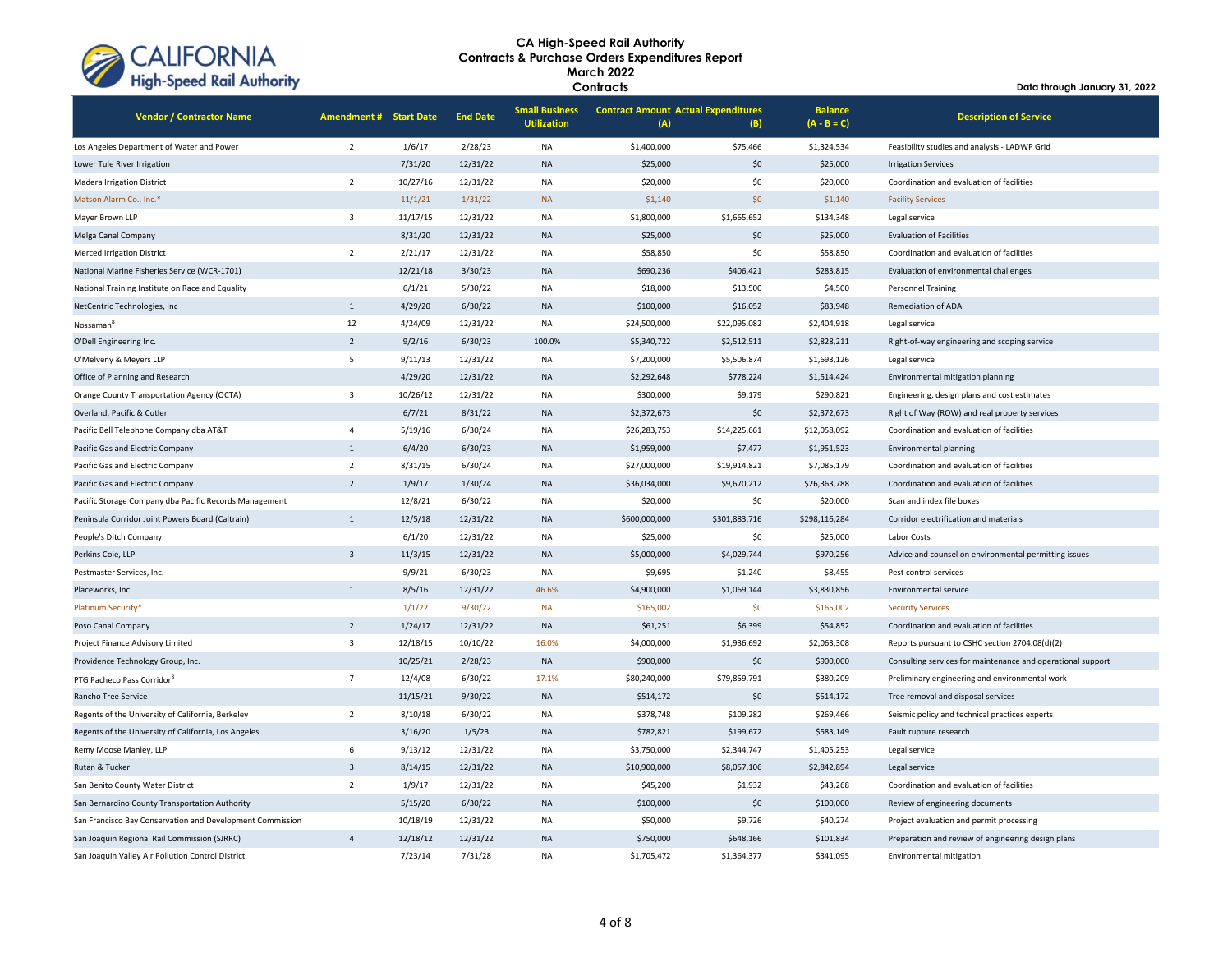

| <b>Vendor / Contractor Name</b>                        | <b>Amendment # Start Date</b> |          | <b>End Date</b> | <b>Small Business</b><br><b>Utilization</b> | <b>Contract Amount Actual Expenditures</b><br>(A) | (B)             | <b>Balance</b><br>$(A - B = C)$ | <b>Description of Service</b>                        |
|--------------------------------------------------------|-------------------------------|----------|-----------------|---------------------------------------------|---------------------------------------------------|-----------------|---------------------------------|------------------------------------------------------|
| San Joaquin Valley Air Pollution Control District      |                               | 6/26/15  | 7/31/28         | <b>NA</b>                                   | \$367,829                                         | \$294,263       | \$73,566                        | <b>Voluntary Emissions Reduction Agreement</b>       |
| San Joaquin Valley Air Pollution Control District      |                               | 1/13/16  | 7/31/28         | NA                                          | \$10,806,923                                      | \$8,645,538     | \$2,161,385                     | Offset construction air pollution cost               |
| San Joaquin Valley Railroad Co.                        | $\mathbf{1}$                  | 8/28/15  | 6/30/22         | <b>NA</b>                                   | \$5,000,000                                       | \$3,117,606     | \$1,882,394                     | Coordination and evaluation of facilities            |
| San Joaquin Valley Air Pollution Control District      |                               | 9/16/16  | 6/30/26         | <b>NA</b>                                   | \$3,562,246                                       | \$2,849,797     | \$712,449                       | <b>Voluntary Emissions Reduction Agreement</b>       |
| San Jose State University Research Foundation          |                               | 12/24/20 | 6/30/23         | <b>NA</b>                                   | \$665,000                                         | \$0             | \$665,000                       | Research development                                 |
| San Luis Delta - Mendota Water Authority               | $\overline{2}$                | 1/9/17   | 12/31/22        | <b>NA</b>                                   | \$58,740                                          | \$3,643         | \$55,097                        | Coordination and evaluation of facilities            |
| Santa Clara Valley Transportation Authority            | $\mathbf{1}$                  | 3/1/19   | 12/31/22        | <b>NA</b>                                   | \$1,500,000                                       | \$1,500,000     | \$0                             | Preliminary design - station                         |
| Santa Clara Valley Habitat Agency                      |                               | 1/27/20  | 12/31/22        | <b>NA</b>                                   | \$100,000                                         | \$0             | \$100,000                       | <b>Environmental Mitigation</b>                      |
| Santa Clara Valley Water District                      |                               | 9/22/21  | 12/31/22        | <b>NA</b>                                   | \$80,932                                          | \$883           | \$80,049                        | Preliminary engineering and hydraulic analysis       |
| Sener Engineering and Systems                          | $\overline{3}$                | 4/24/15  | 12/31/22        | 28.2%                                       | \$74,217,886                                      | \$69,202,597    | \$5,015,289                     | Preliminary engineering and environmental work       |
| Settler's Ditch Company                                |                               | 6/1/20   | 12/31/22        | <b>NA</b>                                   | \$25,000                                          | \$0             | \$25,000                        | <b>Evaluation of Facilities</b>                      |
| Shute, Mihaly & Weinberger, LLP                        | $\overline{2}$                | 10/11/17 | 12/31/22        | <b>NA</b>                                   | \$500,000                                         | \$72,103        | \$427,897                       | <b>Environmental Mitigation</b>                      |
| SkyLandscape, LLC                                      |                               | 8/30/21  | 7/31/23         | <b>NA</b>                                   | \$42,524                                          | \$6,300         | \$36,224                        | Landscape Maintenance                                |
| Southern California Regional Rail Authority            | $\overline{2}$                | 6/26/15  | 11/30/23        | <b>NA</b>                                   | \$815,000                                         | \$547,140       | \$267,861                       | Develop engineering, planning and environmental data |
| Sprint Communications Company L.P.                     | $\overline{2}$                | 3/14/17  | 12/31/22        | <b>NA</b>                                   | \$100,000                                         | \$0             | \$100,000                       | Reviews conflicts with utilities                     |
| Stanfield Systems, Incorporated                        |                               | 9/13/21  | 11/30/22        | NA                                          | \$900,000                                         | \$91,780        | \$808,221                       | Provide enhancements and ongoing maintenance         |
| <b>State Controller's Office</b>                       |                               | 7/1/19   | 6/30/24         | <b>NA</b>                                   | \$125,000                                         | \$4,635         | \$120,365                       | Warrant expedite services                            |
| <b>State Controller's Office</b>                       |                               | 7/1/21   | 6/30/22         | <b>NA</b>                                   | \$3,350                                           | \$3,350         | \$0                             | Management Information Retrieval System (MIRS)       |
| State Water Resources Control Board                    |                               | 6/18/21  | 3/31/23         | <b>NA</b>                                   | \$1,528,407                                       | \$0             | \$1,528,407                     | Water Certification and Mitigation                   |
| <b>Stoel Rives LLP</b>                                 |                               | 10/28/21 | 6/30/23         | NA                                          | \$3,000,000                                       | \$81,266        | \$2,918,734                     | Legal analysis and support                           |
| STV Incorporated                                       | $\overline{4}$                | 3/27/15  | 9/30/23         | 30.9%                                       | \$75,420,625                                      | \$65,007,297    | \$10,413,328                    | Preliminary engineering and environmental work       |
| Town of Atherton                                       | $\overline{2}$                | 1/25/17  | 12/31/22        | <b>NA</b>                                   | \$50,000                                          | \$0             | \$50,000                        | Coordination and evaluation of facilities            |
| Tutor Perini/Zachry/Parsons, a Joint Venture           | $\mathbf{1}$                  | 8/16/13  | 3/4/24          | 26.7%                                       | \$2,609,642,357                                   | \$1,618,900,932 | \$990,741,425                   | Design Builder: CP 1 Executed Change Orders: 434     |
| T.Y. Lin International                                 | 5                             | 2/20/14  | 9/30/22         | 28.1%                                       | \$76,158,068                                      | \$75,635,383    | \$522,685                       | EIR/EIS & Preliminary Engineering                    |
| UIC International Union of Railways                    |                               | 1/1/18   | 12/31/22        | <b>NA</b>                                   | \$65,296                                          | \$65,296        | \$0                             | Railway Operations membership                        |
| UPRR <sup>8</sup>                                      | $\overline{3}$                | 6/6/12   | 6/30/22         | <b>NA</b>                                   | \$5,000,000                                       | \$1,563,867     | \$3,436,133                     | Review design drawings                               |
| Union Pacific Railroad Company ("UPRR")                | $\mathbf{1}$                  | 12/22/14 | 12/31/22        | <b>NA</b>                                   | \$69,025,000                                      | \$43,747,897    | \$25,277,103                    | Engineering, construction and maintenance agreement  |
| <b>Universal Field Services</b>                        |                               | 6/7/21   | 8/31/22         | <b>NA</b>                                   | \$2,867,324                                       | \$781,401       | \$2,085,923                     | Right-of-way and real property service               |
| U.S. Army Corp of Engineers                            |                               | 6/26/20  | 9/30/23         | <b>NA</b>                                   | \$4,021,752                                       | \$872,657       | \$3,149,095                     | Project evaluation and permit processing             |
| U.S. Army Corp of Engineers                            | $\overline{3}$                | 11/20/14 | 6/30/29         | NA                                          | \$5,321,464                                       | \$1,441,116     | \$3,880,348                     | Project evaluation and permit processing             |
| U.S. Bureau of Reclamation                             | $\overline{3}$                | 2/3/15   | 6/30/22         | <b>NA</b>                                   | \$4,244,652                                       | \$2,707,955     | \$1,536,697                     | Environmental challenge resolution                   |
| US Environmental Protection Agency                     | $\overline{\mathbf{3}}$       | 8/29/14  | 12/31/22        | NA                                          | \$2,510,471                                       | \$2,351,892     | \$158,579                       | Environmental resource impacts issue resolution      |
| United States Department of Fish and Wildlife Services | $\overline{3}$                | 10/1/15  | 12/31/22        | <b>NA</b>                                   | \$4,539,859                                       | \$3,286,610     | \$1,253,249                     | Environmental assistance and coordination service    |
| Video Streaming Services Company                       |                               | 4/28/21  | 6/30/22         | <b>NA</b>                                   | \$100,000                                         | \$51,382        | \$48,618                        | Video Streaming Services                             |
| Viking Shred LLC                                       |                               | 4/22/21  | 3/31/22         | <b>NA</b>                                   | \$2,520                                           | \$804           | \$1,716                         | <b>Confidential Shredding Services</b>               |
| Vollmar Natural Lands Consulting, Inc.                 | $\mathbf{1}$                  | 6/10/14  | 12/31/25        | NA                                          | \$1,852,910                                       | \$1,174,438     | \$678,472                       | Environmental mitigation                             |
| West Isle Line, Inc.                                   | 1                             | 12/21/17 | 2/28/23         | <b>NA</b>                                   | \$1,000,000                                       | \$71,448        | \$928,553                       | Design drawing review                                |
| West Publishing Corporation                            | $\overline{2}$                | 9/7/17   | 6/30/22         | <b>NA</b>                                   | \$131,245                                         | \$104,365       | \$26,880                        | Electronic legal library service                     |
| West San Martin Water Works, Inc.                      | $\overline{2}$                | 10/17/16 | 12/31/22        | <b>NA</b>                                   | \$32,000                                          | \$599           | \$31,401                        | Coordination and evaluation of facilities            |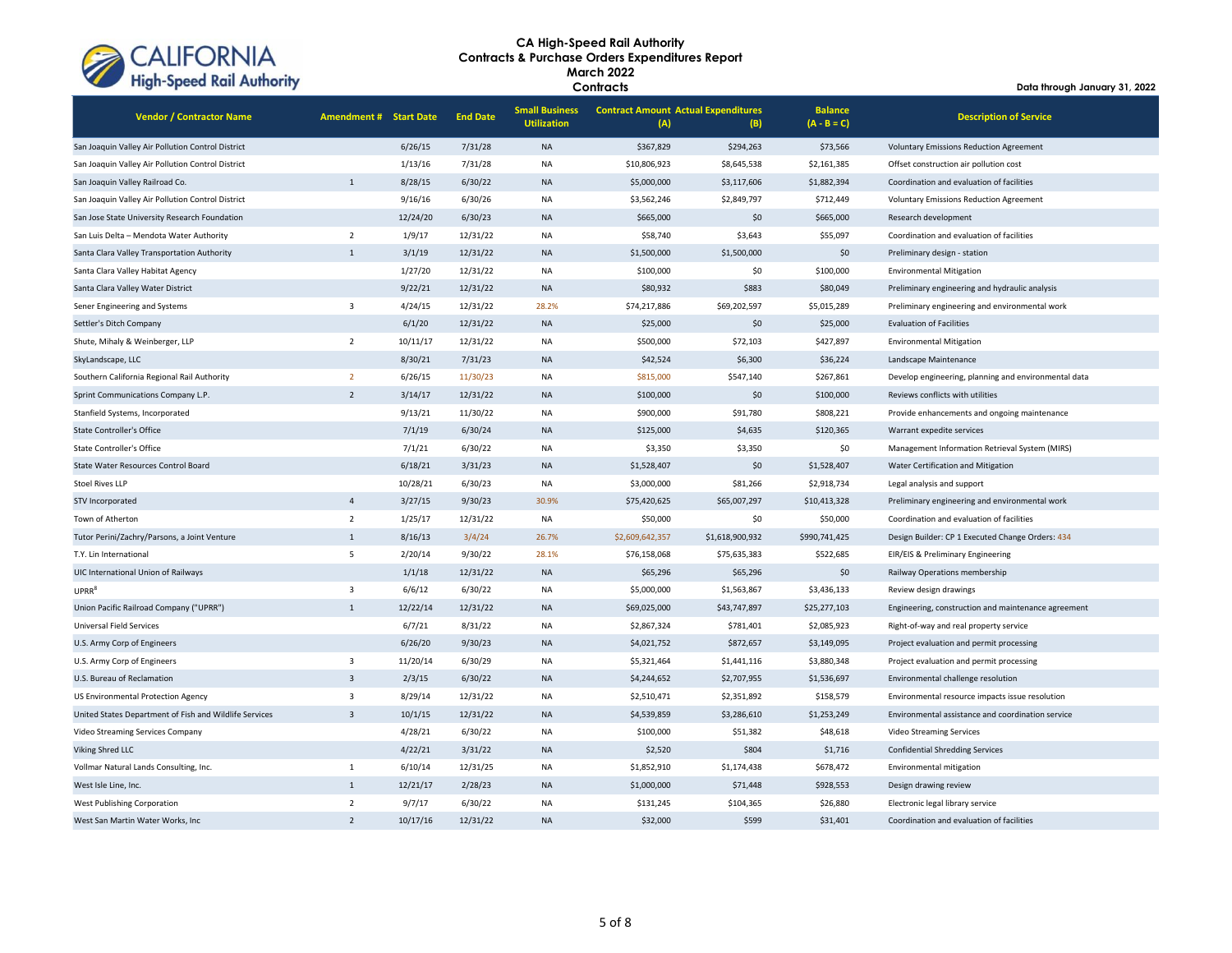

**Data through January 31, 2022**

| Vendor / Contractor Name              | Amendment # Start Date End Date |         |         | <b>Small Business</b><br><b>Utilization</b> | <b>Contract Amount Actual Expenditures</b><br>(A) | B)              | <b>Balance</b><br>$(A - B = C)$ | <b>Description of Service</b>             |
|---------------------------------------|---------------------------------|---------|---------|---------------------------------------------|---------------------------------------------------|-----------------|---------------------------------|-------------------------------------------|
| Westervelt Ecological Services        |                                 | 3/21/16 | 2/28/25 | 3.8%                                        | \$73,955,943                                      | \$68,958,880    | \$4,997,063                     | Habitat mitigation service                |
| <b>Westervelt Ecological Services</b> |                                 | 6/19/19 | 4/14/30 | 1.1%                                        | \$21,015,000                                      | \$17,211,000    | \$3,804,000                     | Habitat mitigation service                |
| Wong + Harris, JV                     |                                 | 5/15/13 | 2/28/22 | 30.5%                                       | \$129,370,948                                     | \$118,248,253   | \$11,122,695                    | Project and Construction Management: CP 1 |
| WSP USA, Inc.                         |                                 | 7/1/15  | 6/30/22 | 28.2%                                       | \$708,055,787                                     | \$687,749,905   | \$20,305,882                    | Rail Delivery Partner                     |
| <b>CONTRACT SUBTOTAL</b>              |                                 |         |         | 23.5%                                       | \$8,792,262,674                                   | \$6,108,744,216 | \$2,683,518,458                 |                                           |

#### **# Footnotes**

1. The following contract types are not counted towards the Authority's Small Business Program: Federal Agency Contracts, State Agency Contracts, Local Government Contracts, and Third Party Contracts. An "NA" (Not-Applicable) in the Small Business Utilization column denotes all contracts and PO's that do not count towards the Authority's Small Business Program.

2. Vendors may appear several times due to multiple contracts.

3. Actual expenditures reflect processed and paid invoices for active contracts.

4. This report includes data from the most recent invoices submitted to CHSRA, monthly or quarterly for active contracts.

5. The Authority has a small business utilization goal of 30%, per the Small and Disadvantaged Business Enterprise Policy from August-2012. Small Business Utilization percentage values for all subsequent eligible contracts represent the total dollar amount that was awarded to small businesses, divided by the total amount invoiced by the respective vendor, from the inception of small business utilization tracking to date.

6. Dark Orange text and an asterisk indicates new or changed items from last months report exist for this vendor/contractor.

7. As of January 31, 2022, the Authority has a total of 261 contracts and purchase orders; 203 contracts and 58 purchase orders.

8. Small business utilization was not captured for invoices prior to the establishment of the Small and Disadvantaged Business Enterprise Policy in August-2012. This affects 4 active contracts that were executed prior to August-2012: City of Fresno, Nossaman, PTG Pacheco Pass Corridor, and UPRR.

9. Total Small Business Utilization percentage includes all Small Businesses (SB), Disadvantaged Business Enterprises (DBE), Disabled Veteran Business Enterprises (DVBE) and Microbusinesses (MB) on Active Awarded Contracts beholden to the SB Program only. Design Build Contracts for CP 1, CP 2-3 and CP 4 are based on dollars paid, all other contracts are based on dollars invoiced.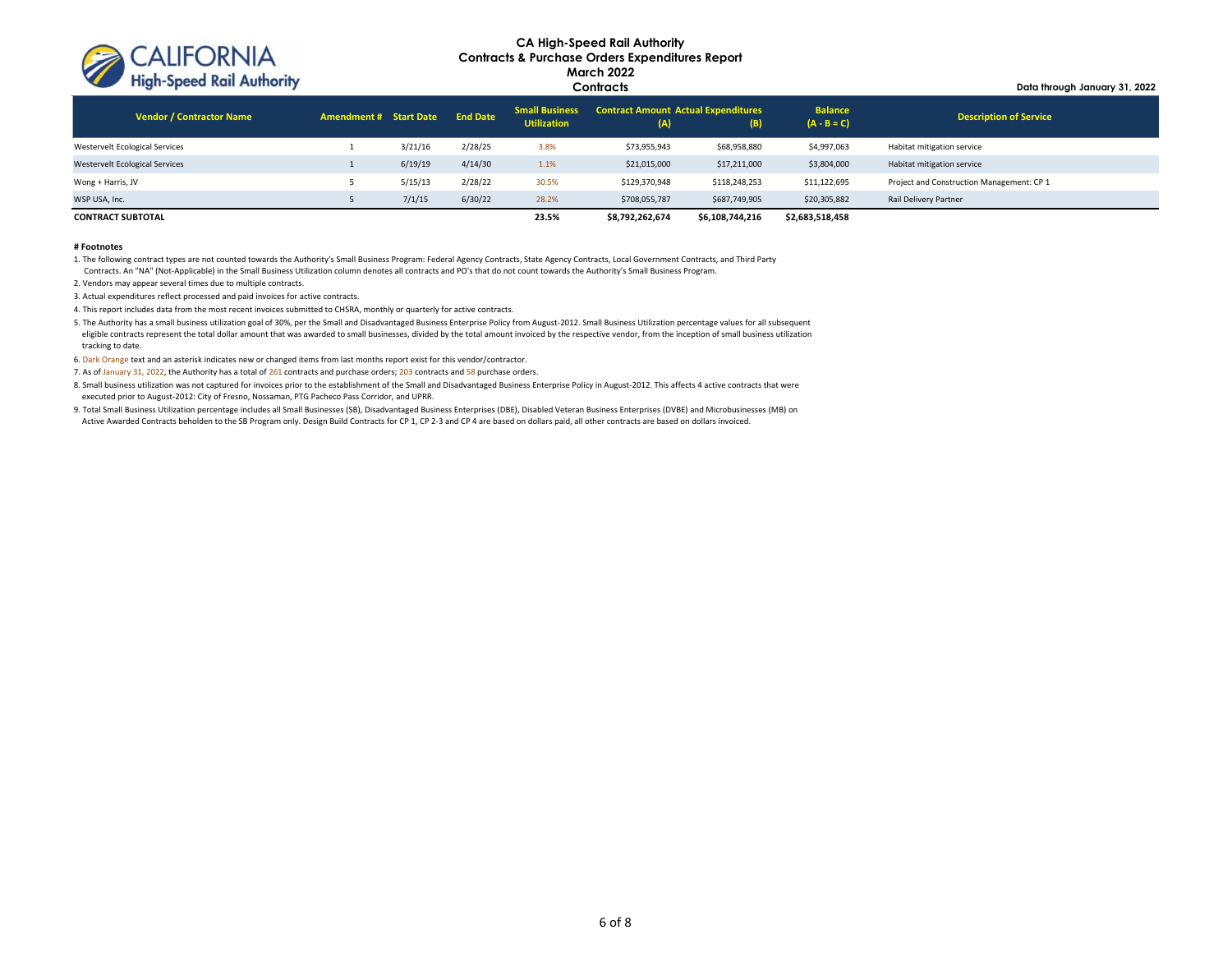| CALIFORNIA<br>High-Speed Rail Authority |
|-----------------------------------------|
|                                         |

| <b>High-Speed Kail Authority</b>      |                   |                   |                 | <b>Purchase Orders</b>                      |                                                   |          |                                 | Data through January 31, 2022 |  |
|---------------------------------------|-------------------|-------------------|-----------------|---------------------------------------------|---------------------------------------------------|----------|---------------------------------|-------------------------------|--|
| <b>Vendor / Contractor Name</b>       | <b>Amendment#</b> | <b>Start Date</b> | <b>End Date</b> | <b>Small Business</b><br><b>Utilization</b> | <b>Contract Amount Actual Expenditures</b><br>(A) | (B)      | <b>Balance</b><br>$(A - B = C)$ | <b>Description of Service</b> |  |
| Ablegov Inc.                          |                   |                   |                 | 22.0%                                       | \$1,359                                           | \$299    | \$1,060                         | Office supplies               |  |
| Advanced Technical Solutions Inc.     |                   |                   |                 | 100.0%                                      | \$13,864                                          | \$13,864 | \$0                             | IT service                    |  |
| Advanced Technical Solutions Inc.     |                   |                   |                 | 100.0%                                      | \$11,500                                          | \$11,500 | \$0                             | IT service                    |  |
| Allied Network Solutions Inc.         |                   |                   |                 | 100.0%                                      | \$1,274                                           | \$1,274  | \$0                             | IT service                    |  |
| Archway Systems, Inc.                 |                   |                   |                 | 0.0%                                        | \$98,500                                          | \$0      | \$98,500                        | IT service                    |  |
| Aurora Enterprises                    |                   |                   |                 | 28.0%                                       | \$24,940                                          | \$6,985  | \$17,955                        | IT service                    |  |
| Burkett's Office Supply Inc.          |                   |                   |                 | 50.0%                                       | \$132                                             | \$66     | \$66                            | Office supplies               |  |
| Burkett's Office Supply Inc.          |                   |                   |                 | 0.0%                                        | \$35                                              | \$0      | \$35                            | Office supplies               |  |
| Burkett's Office Supply Inc.          |                   |                   |                 | 100.0%                                      | \$16                                              | \$16     | \$0                             | Office supplies               |  |
| Burkett's Office Supply Inc.          |                   |                   |                 | 0.0%                                        | \$17                                              | \$0      | \$17                            | Office supplies               |  |
| Burkett's Office Supply Inc.*         |                   |                   |                 | 0.0%                                        | \$413                                             | \$0      | \$413                           | Office supplies               |  |
| Burkett's Office Supply Inc.*         |                   |                   |                 | 0.0%                                        | \$16                                              | \$0      | \$16                            | Office supplies               |  |
| Burkett's Office Supply Inc.*         |                   |                   |                 | 50.0%                                       | \$132                                             | \$66     | \$66                            | Office supplies               |  |
| Byron Ling DBA Bridge Micro           |                   |                   |                 | 100.0%                                      | \$6,323                                           | \$6,323  | \$0                             | IT service                    |  |
| <b>Byron Ling DBA Bridge Micro</b>    |                   |                   |                 | 100.0%                                      | \$30,780                                          | \$30,780 | \$0                             | IT service                    |  |
| CAF Tech Inc                          |                   |                   |                 | 0.0%                                        | \$14,630                                          | \$0      | \$14,630                        | IT service                    |  |
| CEB                                   |                   |                   |                 | $\sf NA$                                    | \$8,836                                           | \$3,208  | \$5,628                         | Law Books                     |  |
| <b>Commerce Printing Services</b>     |                   |                   |                 | 0.0%                                        | \$322                                             | \$0      | \$322                           | Office supplies               |  |
| <b>Compliance News</b>                |                   |                   |                 | <b>NA</b>                                   | \$35                                              | \$0      | \$35                            | Advertisement                 |  |
| Convergent Systems                    |                   |                   |                 | 100.0%                                      | \$4,740                                           | \$4,740  | \$0                             | IT service                    |  |
| Coyote Creek Consulting Inc.          |                   |                   |                 | 99.8%                                       | \$14,435                                          | \$14,402 | \$33                            | IT service                    |  |
| Coyote Creek Consulting Inc.          |                   |                   |                 | 100.0%                                      | \$5,490                                           | \$5,490  | \$0                             | IT service                    |  |
| Department of Human Resources         |                   |                   |                 | <b>NA</b>                                   | \$800                                             | \$0      | \$800                           | IT service                    |  |
| Department of Human Resources*        |                   |                   |                 | <b>NA</b>                                   | \$800                                             | \$0      | \$800                           | <b>IT service</b>             |  |
| Dumont Printing, Inc.                 |                   |                   |                 | 100.0%                                      | \$9,132                                           | \$9,132  | \$0                             | Pop-Up Tents                  |  |
| eJAmerica                             |                   |                   |                 | 76.8%                                       | \$68,846                                          | \$52,866 | \$15,980                        | IT software                   |  |
| <b>FedEx Corporation Services Inc</b> |                   |                   |                 | <b>NA</b>                                   | \$5,000                                           | \$2,343  | \$2,657                         | Overnight mailing service     |  |
| FedEx Corporation Services Inc        |                   |                   |                 | NA                                          | \$5,000                                           | \$3,897  | \$1,103                         | Overnight mailing service     |  |
| <b>FedEx Corporation Services Inc</b> |                   |                   |                 | <b>NA</b>                                   | \$5,000                                           | \$0      | \$5,000                         | Overnight mailing service     |  |
| General Logistics Systems US Inc      |                   |                   |                 | <b>NA</b>                                   | \$13,000                                          | \$0      | \$13,000                        | Overnight mailing service     |  |
| <b>Golden State Overnight</b>         |                   |                   |                 | <b>NA</b>                                   | \$13,000                                          | \$12,084 | \$916                           | Delivery service              |  |
| GSO/Overnight                         |                   |                   |                 | <b>NA</b>                                   | \$13,000                                          | \$11,279 | \$1,721                         | Delivery service              |  |
| Labor Law Center*                     |                   |                   |                 | <b>NA</b>                                   | \$400                                             | \$0      | \$400                           | Office supplies               |  |
| Linux Academy Inc                     |                   |                   |                 | <b>NA</b>                                   | \$22,593                                          | \$7,531  | \$15,062                        | IT software                   |  |
| Los Angeles Unified School District*  |                   |                   |                 | <b>NA</b>                                   | \$170                                             | \$0      | \$170                           | <b>Personel Service</b>       |  |
| Main Graphics                         |                   |                   |                 | <b>NA</b>                                   | \$2,101                                           | \$2,101  | \$0                             | Pop-Up banners                |  |
| <b>Natix Inc</b>                      |                   |                   |                 | 100.0%                                      | \$15,064                                          | \$15,064 | \$0                             | Office equipment              |  |
| NWN Corp*                             |                   |                   |                 | <b>NA</b>                                   | \$9,798                                           | \$0      | \$9,798                         | Office equipment              |  |
| Office Pro                            |                   |                   |                 | 0.0%                                        | \$82                                              | \$0      | \$82                            | Office supplies               |  |